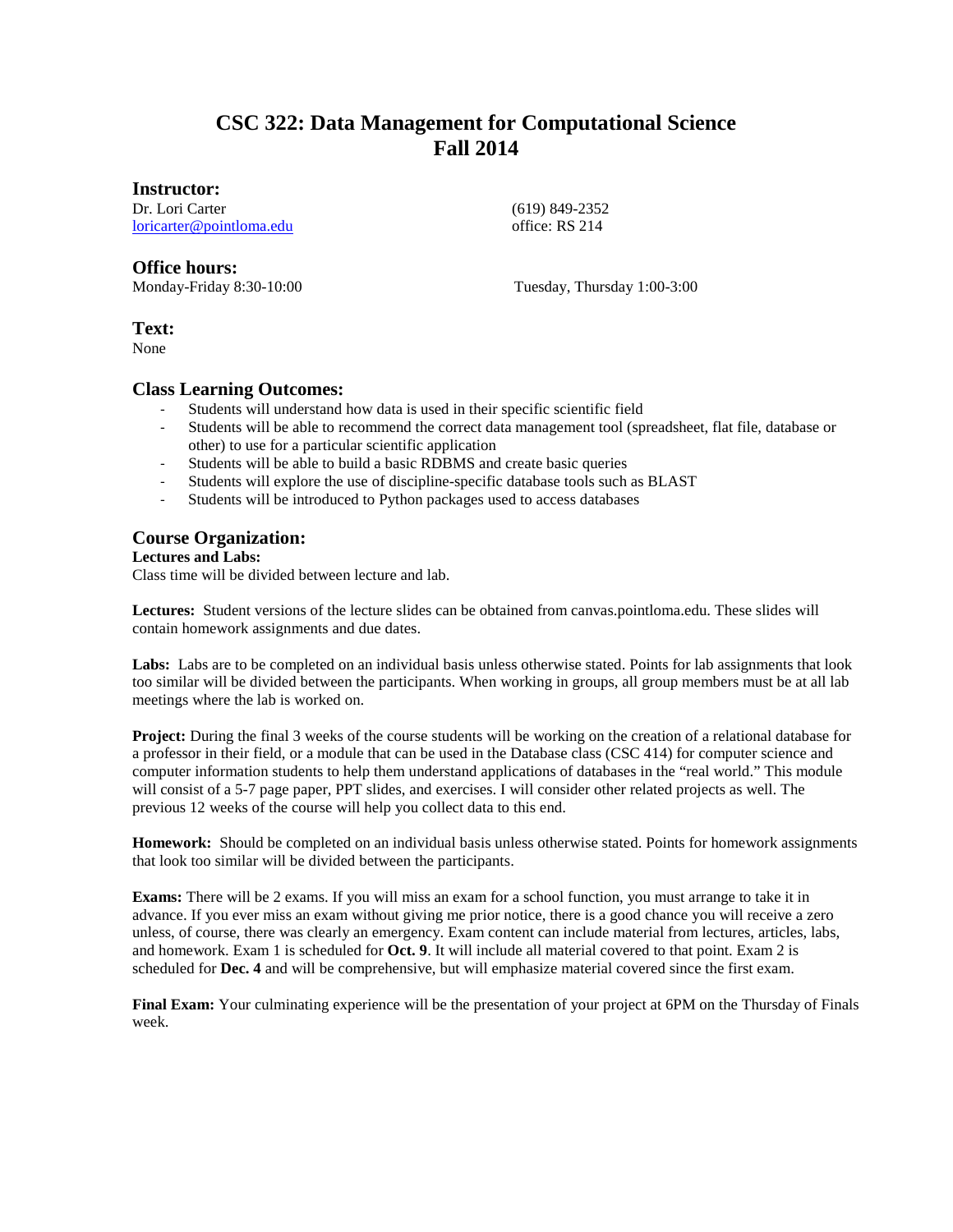#### **Grading:**

| Homework and Labs 45% |     |
|-----------------------|-----|
| Exams                 | 40% |
| <b>Final Project</b>  | 15% |

Final grades will be determined as follows:

| 100-93% | $\overline{A}$ | $80-82\%$ B- | $67-69\%$ D+ |  |
|---------|----------------|--------------|--------------|--|
| 90-92%  | $A-$           | 77-79% C+    | 63-66% D     |  |
| 87-89%  | $B+$           | 73-76% C     | $60-62\%$ D- |  |
| 83-86%  |                | 70-72% C-    | $0.59\%$ F   |  |

#### **Attendance:**

Attendance is expected at each class session. In the event of an absence you are responsible for the material covered in class and the assignments given that day.

Regular and punctual attendance at all classes in which a student is registered is considered essential to optimum academic achievement. Therefore, regular attendance and participation in each course are minimal requirements to be met. There are no allowed or excused absences except as approved in writing by the Provost for specific students participating in certain university-sanctioned activities. Excused absences still count toward the 10%-20% limits, but allow students to make up work, quizzes, or tests missed as a result of a university-sanctioned activity. Activities of a unique nature, such as labs or other activities identified clearly on the syllabus, cannot be made up except in rare instances when instructors have given advanced, written approval for doing so. Whenever the number of accumulated absences in a class, for any cause, exceeds ten (10) percent of the total number of class meetings, the faculty member should send an e-mail to the student and the Vice Provost for Academic Administration (VPAA) warning of attendance jeopardy. If more than twenty (20) percent of the total number of class meetings is reported as missed, the faculty member or VPAA may initiate the student's de-enrollment from the course without further advanced notice to the student. If the date of de-enrollment is past the last date to withdraw from a class, the student will be assigned a grade of W or WF consistent with university policy in the Grading section of the catalog. There are no refunds for courses where a de-enrollment was processed. For more details see the PLNU catalog: [http://catalog.pointloma.edu/content.php?catoid=14&navoid=1089#Class\\_Attendance](http://catalog.pointloma.edu/content.php?catoid=14&navoid=1089#Class_Attendance)

### **Class Enrollment:**

It is the student's responsibility to maintain his/her class schedule. Should the need arise to drop this course (personal emergencies, poor performance, etc.), the student has the responsibility to follow through (provided the drop date meets the stated calendar deadline established by the university), not the instructor. Simply ceasing to attend this course or failing to follow through to arrange for a change of registration (drop/add) may easily result in a grade of F on the official transcript.

#### **Academic Accommodations:**

While all students are expected to meet the minimum academic standards for completion of their courses as established by the instructors, students with special needs may require academic accommodations. At Point Loma Nazarene University, students requesting academic accommodations must file documentation with the Disability Resource Center (DRC), located in the Bond Academic Center. Once the student files documentation, the Disability Resource Center contacts the student's instructors and provides written recommendations for reasonable and appropriate accommodations to meet the individual needs of the student. This policy assists the university in its commitment to full compliance with Section 504 of the Rehabilitation Act of 1973, the Americans with Disabilities (ADA) Act of 1990, and ADA Amendments Act of 2008, all of which prohibit discrimination against students with special needs and guarantees all qualified students equal access to the benefits of PLNU programs and activities. For more details see the PLNU catalog:

[http://catalog.pointloma.edu/content.php?catoid=14&navoid=1089#Academic\\_Accommodations](http://catalog.pointloma.edu/content.php?catoid=14&navoid=1089#Academic_Accommodations)

Students with learning disabilities who may need accommodations should discuss options with the instructor during the first two weeks of class.

#### **Academic Honesty:**

The Point Loma Nazarene University community holds the highest standards of honesty and integrity in all aspects of university life. Any violation of the university's commitment is a serious affront to the very nature of Point Loma's mission and purpose. Violations of academic honesty include cheating, plagiarism, falsification, aiding academic dishonesty, and malicious interference. The details of PLNU's meaning of each of these words can be